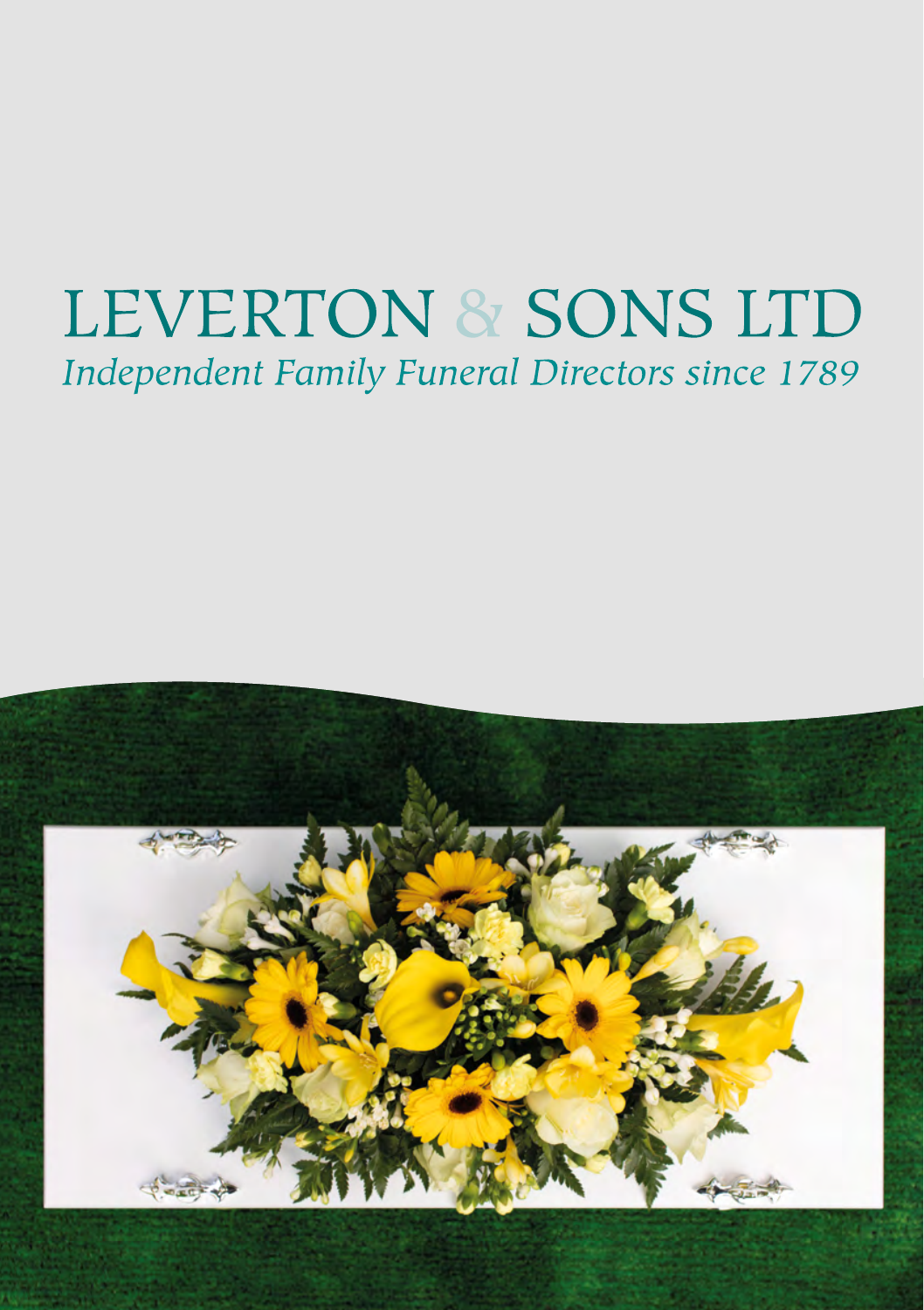

We conduct baby funerals for a local hospital which are arranged and paid for by the Hospital Trust.

These funerals (both cremation and burial) involve a simple white coffin and a religious or non-religious service.

For burials the family can choose to use the cemetery chapel or the entire ceremony can take place at the grave side.

Sometimes when a baby dies before full gestation parents are unable to attend the funeral. We ensure the funeral is carried out with dignity and respect.

If you are having a private funeral, we can provide you with an estimate in respect of your specific wishes. We will keep the charges as low as possible for the funeral of a child or baby.

We can offer a small selection of coffins and caskets for babies and children. Please talk to us about your preference of coffin as there are a range of designs and prices.

#### Prices

Our professional attention throughout the arrangements, including local in-hours removal, provision of a white baby coffin, use of chapel of rest, administration, transport and funeral director's attendance at the funeral......................................... **£250**

#### OR

Our professional attention throughout the arrangements, including local in-hours removal, use of chapel of rest, administration, transport and funeral director's attendance at the funeral. **Choice of coffin at additional cost**......................................................**£200**

If there is a service at a separate venue (e.g. a church) before the committal there will be an **additional £100 charge**

The above prices don't include disbursements i.e. third party costs such as crematoria, cemeteries and celebrants.

### Coffins and Urns



**1.** White Baby Coffin, **£50**. **2.** Willow Baby Coffin, **£120**. **3.** Somerset Child Coffin, **£360-£470**. **4.** Woollen Coffin, **£230**. **5.** Picture Coffin, **Prices on request**. **6.** Somerset Willow Crib, **£160**. **7.** Urn, **£10**.